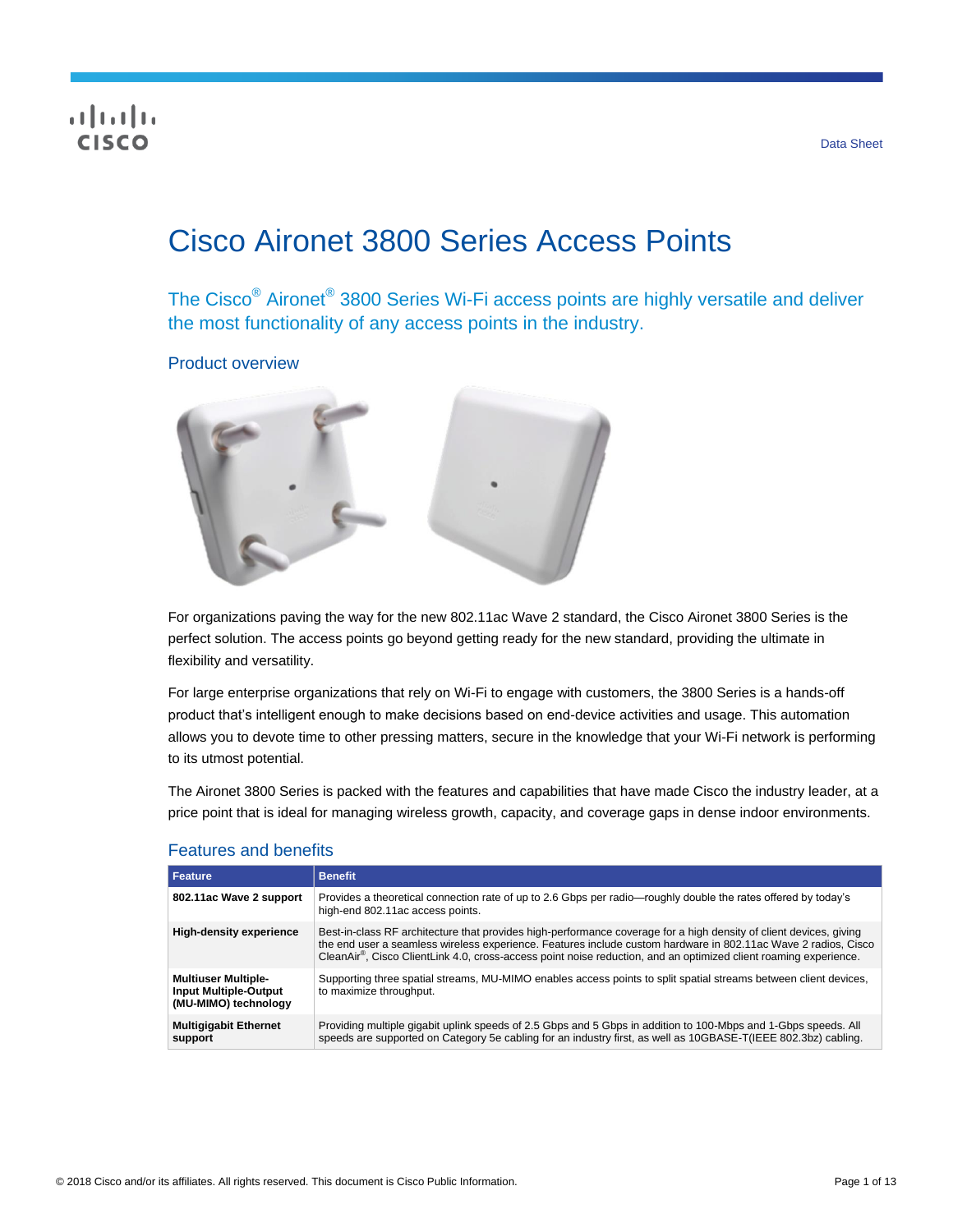| <b>Feature</b>                                           | <b>Benefit</b>                                                                                                                                                                                                                                                                                                                                                                                                                                           |
|----------------------------------------------------------|----------------------------------------------------------------------------------------------------------------------------------------------------------------------------------------------------------------------------------------------------------------------------------------------------------------------------------------------------------------------------------------------------------------------------------------------------------|
| <b>Flexible Radio</b><br>Assignment                      | Allows the access points to intelligently determine the operating mode of serving radios based on the RF<br>environment. The access points can operate in the following modes:                                                                                                                                                                                                                                                                           |
|                                                          | • 2.4-GHz and 5-GHz mode: One radio serves clients in 2.4-GHz mode, while the other serves clients in 5-GHz<br>mode                                                                                                                                                                                                                                                                                                                                      |
|                                                          | • Dual 5-GHz mode: Both radios inside the access point operate on the 5-GHz band, maximizing the benefits of<br>802.11ac Wave 2 and increasing client device capacity                                                                                                                                                                                                                                                                                    |
|                                                          | • Wireless Security Monitoring and 5-GHz mode: One radio serves 5-GHz clients while the other is scanning<br>the full spectrum for attackers, RF interference, and rogue devices                                                                                                                                                                                                                                                                         |
| Dual 5-GHz radio support                                 | Enables both radios to operate in 5-GHz client serving mode, allowing an industry-leading 5.2 Gbps (2 x 2.6 Gbps)<br>over-the-air speed while increasing client capacity.                                                                                                                                                                                                                                                                                |
| Smart antenna connector                                  | An intelligent second physical antenna connector is included on 3800 Series models with an external antenna. This<br>connector provides advanced network design flexibility for high-density and large open-area environments such as<br>auditoriums, convention centers, libraries, cafeteria, and arenas/stadiums, allowing two sets of antennas to be<br>connected and active on a single access point.                                               |
| <b>Modular architecture</b>                              | Second-generation modular architecture first introduced by the 3600 Series access points. New side-mount<br>connection allows companies to add and remove modules as needed without having to dismount the access point<br>from the ceiling, further simplifying the customer's time and dollars when performing network upgrades.                                                                                                                       |
|                                                          | The new side-mount architecture allows for additional flexibility in the form factor of a 3800 Series module, and in<br>the choice of solutions with integrated or even external antennas of their own.                                                                                                                                                                                                                                                  |
|                                                          | We have doubled the amount of power available to 3800 Series modules from 9W to 18W, broadening the potential<br>module applications and solutions.                                                                                                                                                                                                                                                                                                      |
| 160-MHz channel support                                  | Supporting channels up to 160 MHz wide, Dynamic Bandwidth Selection allows the access point to dynamically<br>switch between 20-, 40-, 80-, and 160-MHz channels, depending on the RF channel conditions, providing the<br>industry's best-performing wireless network.                                                                                                                                                                                  |
| <b>Zero-impact Application</b><br>Visibility and Control | Uses dedicated hardware acceleration to improve the performance of line-speed applications such as Cisco<br>Application Visibility and Control.                                                                                                                                                                                                                                                                                                          |
| <b>Cisco ClientLink 4.0</b>                              | Cisco ClientLink 4.0 technology improves downlink performance to all mobile devices, including one-, two-, and<br>three-spatial-stream devices on 802.11a/b/g/n/ac while improving battery life on mobile devices such as<br>smartphones and tablets.                                                                                                                                                                                                    |
| Cisco CleanAir 160 MHz                                   | Cisco CleanAir technology, enhanced with 160-MHz channel support, provides proactive, high-speed spectrum<br>intelligence across 20-, 40-, 80-, and 160-MHz-wide channels to combat performance problems due to wireless<br>interference.                                                                                                                                                                                                                |
| Cross-access point noise<br>reduction                    | A Cisco innovation that enables access points to intelligently collaborate in real time about RF conditions so that<br>users connect with optimized signal quality and performance.                                                                                                                                                                                                                                                                      |
| Optimized access point<br>roaming                        | Helps ensure that client devices associate with the access point in their coverage range that offers the fastest data<br>rate available.                                                                                                                                                                                                                                                                                                                 |
| <b>Automatic link</b><br>aggregation (LAG)<br>support    | 802.3ad (Link Aggregation Control Protocol [LACP]) compliant, allowing both Ethernet interfaces to automatically<br>enable LAG, increasing overall throughput to the access point.                                                                                                                                                                                                                                                                       |
| <b>Cisco Mobility Express</b>                            | Flexible deployment mode through the Cisco Mobility Express solution is ideal for high density environments and<br>can support up to 100 access points. Easy setup allows the 3800 Series access points to be deployed on networks<br>without a physical controller.                                                                                                                                                                                     |
| <b>Apple Features</b>                                    | Apple and Cisco have responded to this challenge by partnering to create an optimal mobile experience for iOS<br>devices on corporate networks based on Cisco <sup>®</sup> technologies. Specifically, using new features in iOS 10 in<br>combination with the latest software and hardware from Cisco, businesses can now more effectively use their<br>network infrastructure to deliver an enhanced user experience across all business applications. |
|                                                          | At the center of the collaboration is a unique handshake between Cisco WLAN and Apple devices. This handshake<br>enables Cisco WLAN to provide an optimal Wi-Fi roaming experience to Apple devices. Additionally, Cisco WLAN<br>trusts Apple devices and gives priority treatment for business-critical applications specified by the Apple device.                                                                                                     |

## 802.11ac Wave 2 and beyond

The Aironet 3800 Series extends 802.11ac speed and features to a new generation of smartphones, tablets, and high-performance laptops, providing a greater end-user experience. Whether your project involves wholesale changes to your current wireless network or upgrading your legacy Wi-Fi deployments (802.11a/b/g/n/ac Wave 1 deployments), the Aironet 3800 Series can handle the job.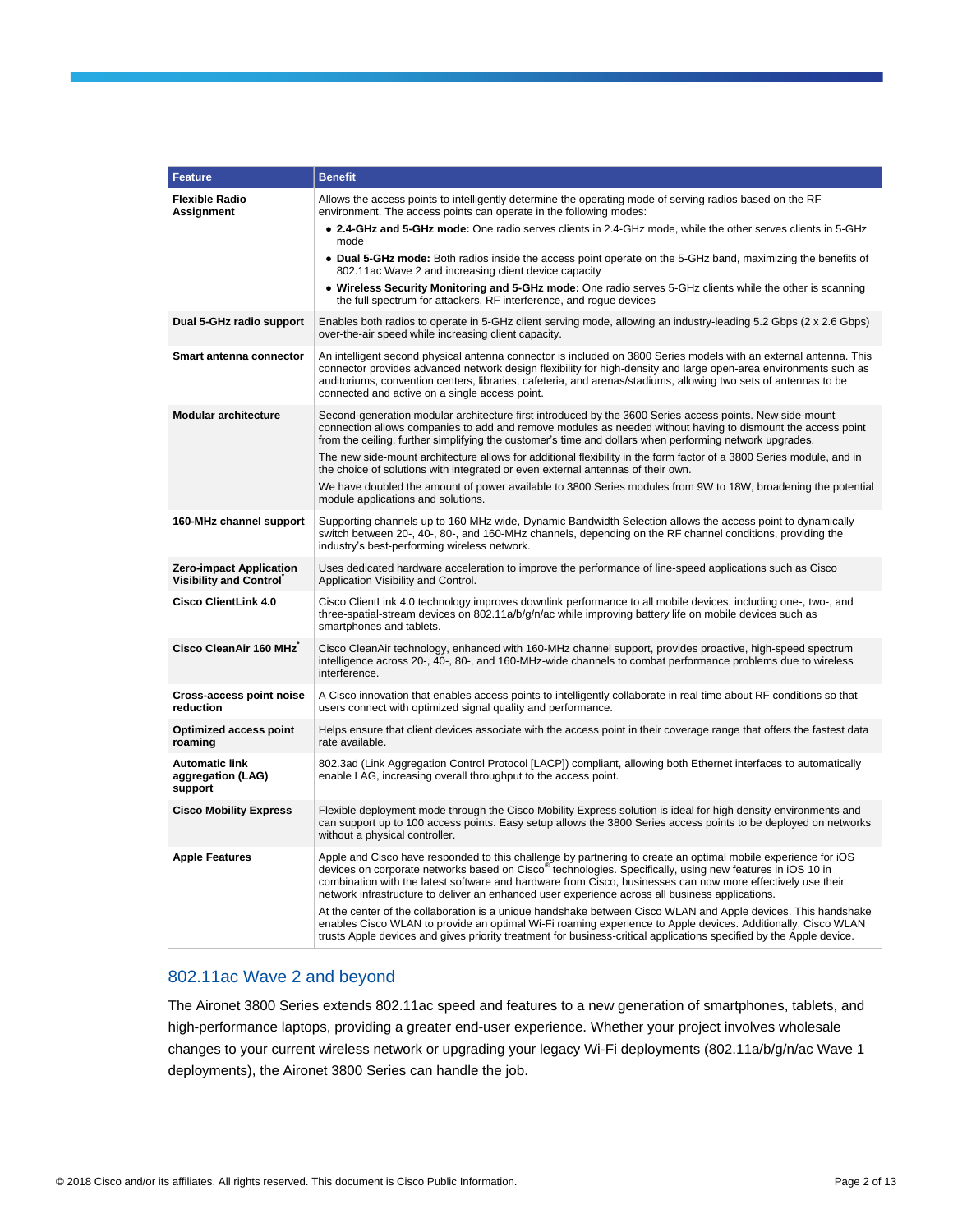The Aironet 3800 Series supports 802.11ac Wave 2, providing a theoretical connection rate of up to 5.2 Gbps that's roughly four times the rate offered by today's high-end 802.11ac access points. The boost helps you stay ahead of the performance and bandwidth expectations of today's mobile worker, who usually uses multiple Wi-Fi devices instead of just one. As such, users are adding proportionally larger traffic loads to the wireless LAN, which has outpaced Ethernet as the default enterprise access network.

### Cisco DNA support

Pairing the 3800 Series access points with the Cisco Digital Network Architecture (Cisco DNA™) allows for a total network transformation. Cisco DNA allows you to truly understand your network with real-time analytics, quickly detect and contain security threats, and easily provide networkwide consistency through automation and virtualization. By decoupling network functions from the hardware, you can build and manage your entire wired and wireless network from a single user interface.

Working together, the 3800 Series and Cisco DNA offer such features as:

- Flexible Radio Assignment
- Cisco Connected Mobile Experiences
- Cisco High Density Experience
- Apple FastLane
- Cisco Identity Services Engine
- And much more

The result? Your network stays relevant, becomes digital-ready, and is the lifeblood of your organization.

## High-density experience

Building on the Cisco Aironet heritage of RF excellence, the Cisco Aironet 3800 Series Access Points run on a purpose-built, innovative chipset with a best-in-class RF architecture. This chipset provides a high-density experience for enterprise networks designed for mission-critical, high-performance applications. The 3800 Series is part of Cisco's flagship portfolio of 802.11ac-enabled access points, delivering a robust mobility experience. It features 802.11ac Wave 2 with 4x4 MU-MIMO technology supporting three spatial streams. MU-MIMO enables access points to split spatial streams between client devices, to maximize throughput.

With two radios built into each access point, the Aironet 3800 Series is more versatile than any access point currently on the market. These radios are outfitted with Flexible Radio Assignment, which means that the access points automatically self-optimize to better serve the environment. For example, one of the radios broadcasts its signal on the 5-GHz channel and the other sends out a 2.4-GHz signal. The access point understands the wireless environment and will automatically switch the 2.4-GHz signal to a 5-GHz signal, increasing the reliability of your customers' Wi-Fi use. This setting automatically works in reverse too: the access point can recognize that the RF environment has changed and revert back to its original configuration.

The 3800 Series also dynamically changes the radio settings based on the wireless environment. The access point will allow one of the radios to operate in Wireless Security Monitoring mode, allowing you to detect wireless security threats and interference and combat rogue access. This valuable information can be culled in an easy-tounderstand matrix to inform you about your wireless users. Flexible Radio Assignment also allows you to convert a radio into Wireless Service Assurance mode, providing proactive health monitoring of the network.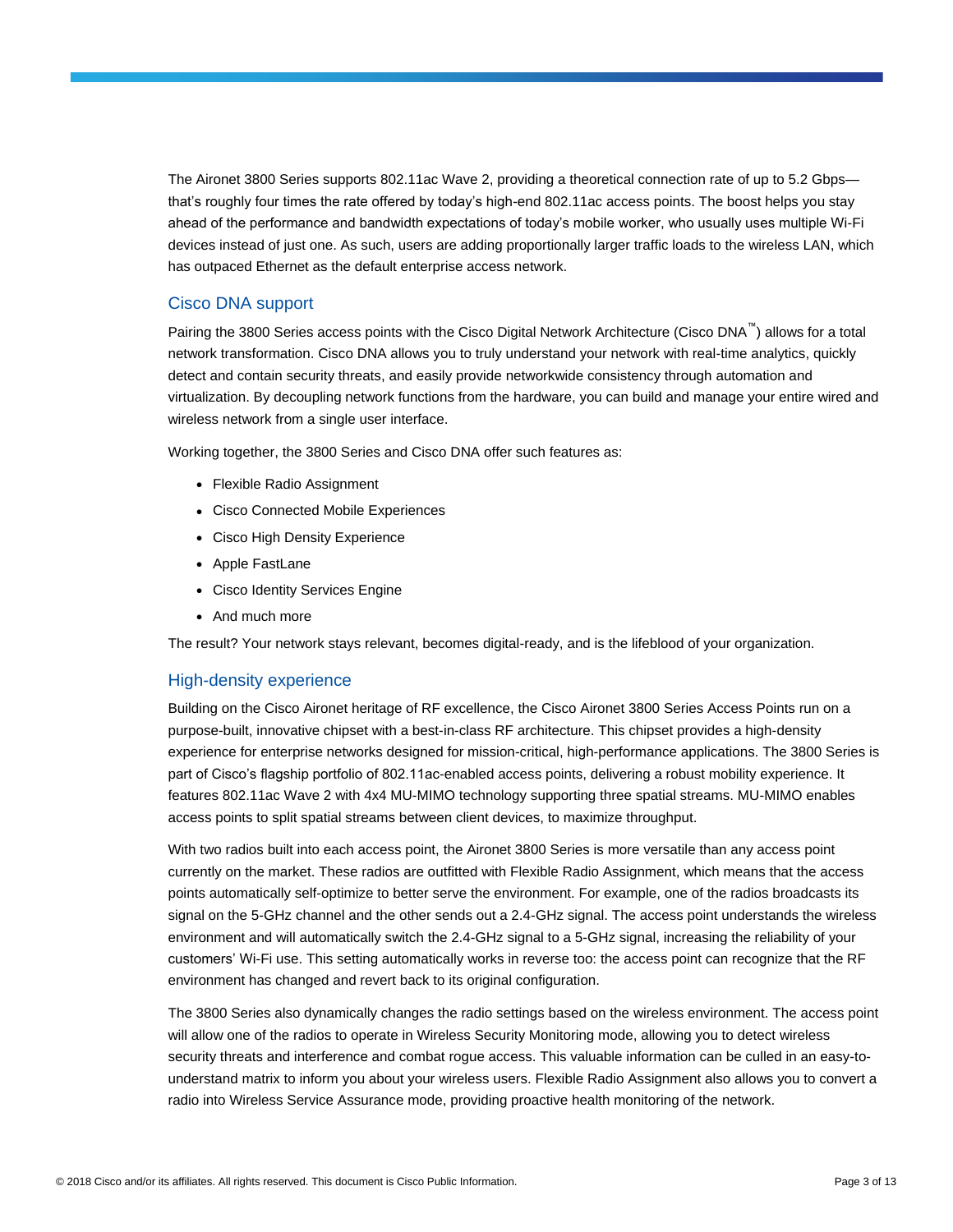- **Optimized access point roaming** helps ensure that client devices associate with the access point in their coverage range that offers the fastest data rate available
- **Cisco ClientLink 4.0** improves downlink performance to all mobile devices, including one-, two-, and threespatial-stream devices on 802.11a/b/g/n/ac. At the same time, the technology improves battery life on mobile devices
- **Cisco CleanAir** is technology enhanced with 160-MHz channel support. It delivers proactive, high-speed spectrum intelligence across 20-, 40-, and 80-, and 160-MHz-wide channels to combat performance problems due to wireless interference
- **MIMO equalization capabilities** optimize uplink performance and reliability by reducing the impact of signal fade
- **Apple roaming features** such as 802.11r Fast Transition, 802.11v BSS Transition, and Assisting Roaming enables Cisco WLAN to provide an optimal Wi-Fi roaming experience to Apple devices

#### Modular architecture

The 3800 Series carries forward the modular architecture first introduced with the Aironet 3600 Series, providing unparalleled investment protection for forward-looking modular solutions. The 3800 Series delivers an enhanced second-generation modular architecture in the following ways:

- **Moving the module connection from the bottom to the side of the access point.** This allows for easier addition and removal of a module without having to dismount the access point and also allows for flexibility in module design with respect to size and appropriate antenna placement
- **Increasing the power available to a module to 18W**, providing additional flexibility for future module solutions
- The **Cisco Aironet Developer Platform** framework works in tandem with the Aironet 3800 Series as the perfect solution, allowing your network to work for you. Modularity brings intent-based networking to the edge, customizing your ability to tackle new use cases and emerging technology standards, so that your deployments are ready for the future. The Cisco Aironet Developer Platform program transforms the access point into a powerful development platform for mobility and IoT convergence.
- The **Cisco Beacon Point Module** is the virtual beacon solution that is leading the way in the indoor location-based services space. Cisco technology brings both easy deployment and superior location accuracy to the industry. All it takes to move a virtual beacon is a mouse click and technologies that can identify assets from 1 to 3 meters away. The Cisco Beacon Point Module is the perfect add-on to augment your Cisco Aironet 3800 Series Access Point and will strengthen your wireless network. This solution is well suited to industries such as retail (properly engage customers), healthcare (accurately track assets), and offices (optimize workspaces).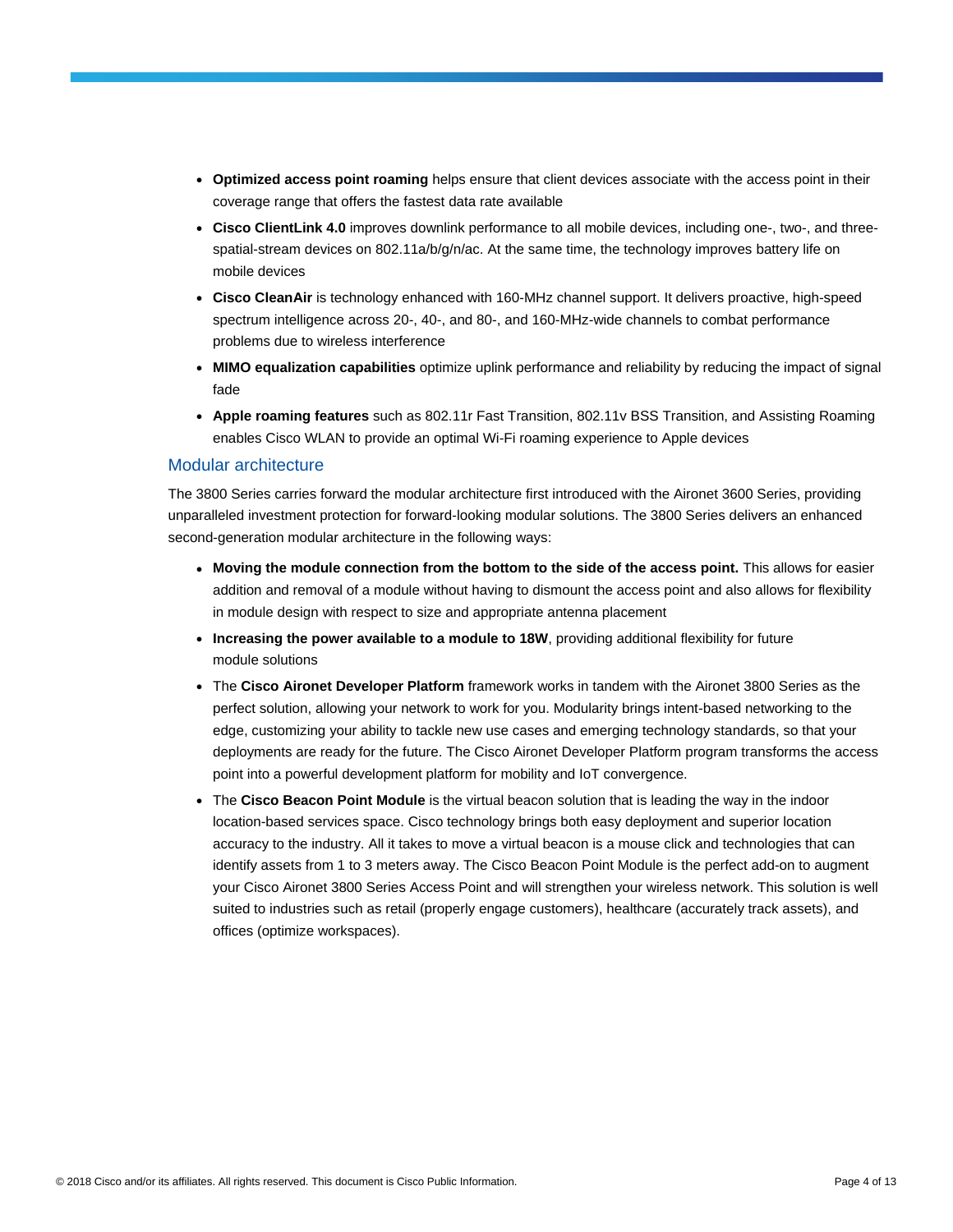As wireless LAN continues to grow as the dominant method of connecting to private and public networks, the access point becomes a perfect integration point into an enterprise corporate network or carrier service network for a wide variety of solutions. Companies can use a single Ethernet cable drop from their wired network to provide high-speed network access and also typically for Power over Ethernet (PoE) to the access point and solutions that are integrated with and interconnected through the 3800 Series access points.

## Product specifications

| <b>Item</b>                                                  | <b>Specification</b>                                                                                                                                                                                                                                                                                                                                                                 |  |  |  |  |  |  |
|--------------------------------------------------------------|--------------------------------------------------------------------------------------------------------------------------------------------------------------------------------------------------------------------------------------------------------------------------------------------------------------------------------------------------------------------------------------|--|--|--|--|--|--|
| Part numbers                                                 | Cisco Aironet 3800i Access Point: Indoor environments, with internal antennas                                                                                                                                                                                                                                                                                                        |  |  |  |  |  |  |
|                                                              | • AIR-AP3802I-x-K9: Dual-band, controller-based 802.11a/b/g/n/ac                                                                                                                                                                                                                                                                                                                     |  |  |  |  |  |  |
|                                                              | • AIR-AP3802I-xK910: Eco-pack (dual-band 802.11a/b/g/n/ac) 10 quantity access points                                                                                                                                                                                                                                                                                                 |  |  |  |  |  |  |
|                                                              | • AIR-AP3802I-D-K9I: Dual-band, controller-based 802.11a/b/g/n/ac (India only)                                                                                                                                                                                                                                                                                                       |  |  |  |  |  |  |
|                                                              | Cisco Aironet 3800i Access Point Configurable: Indoor environments, with internal antennas                                                                                                                                                                                                                                                                                           |  |  |  |  |  |  |
|                                                              |                                                                                                                                                                                                                                                                                                                                                                                      |  |  |  |  |  |  |
|                                                              | • AIR-AP3802I-x-K9C: Dual-band, controller-based 802.11a/g/n/ac, configurable                                                                                                                                                                                                                                                                                                        |  |  |  |  |  |  |
|                                                              | • AIR-AP3802I-xK910C: Eco-pack (dual-band 802.11a/g/n/ac) 10 quantity access points, configurable                                                                                                                                                                                                                                                                                    |  |  |  |  |  |  |
|                                                              | Cisco Aironet 3800e Access Point: Indoor, challenging environments, with external antennas                                                                                                                                                                                                                                                                                           |  |  |  |  |  |  |
|                                                              | • AIR-AP3802e-x-K9: Dual-band controller-based 802.11a/b/g/n/ac                                                                                                                                                                                                                                                                                                                      |  |  |  |  |  |  |
|                                                              | • AIR-AP3802e-xK910: Eco-pack (dual-band 802.11a/b/g/n/ac), 10 quantity access points                                                                                                                                                                                                                                                                                                |  |  |  |  |  |  |
|                                                              | Cisco Aironet 3800e Access Point Configurable: Indoor, challenging environments, with external antennas                                                                                                                                                                                                                                                                              |  |  |  |  |  |  |
|                                                              | • AIR-AP3802E-x-K9C: Dual-band controller-based 802.11a/g/n/ac, configurable                                                                                                                                                                                                                                                                                                         |  |  |  |  |  |  |
|                                                              | • AIR-AP3802E-xK910C: Eco-pack (dual-band 802.11a/g/n/ac), 10 quantity access points, configurable                                                                                                                                                                                                                                                                                   |  |  |  |  |  |  |
|                                                              | Cisco Aironet 3800p Access Point: Indoor, challenging environments, with external antennas                                                                                                                                                                                                                                                                                           |  |  |  |  |  |  |
|                                                              | • AIR-AP3802p-x-K9: Dual-band controller-based 802.11a/b/g/n/ac                                                                                                                                                                                                                                                                                                                      |  |  |  |  |  |  |
|                                                              | • AIR-AP3802p-xK910: Eco-pack (dual-band 802.11a/b/g/n/ac), 10 quantity access points                                                                                                                                                                                                                                                                                                |  |  |  |  |  |  |
|                                                              | Cisco Aironet 3800p Access Point Configurable: Indoor, challenging environments, with external antennas                                                                                                                                                                                                                                                                              |  |  |  |  |  |  |
|                                                              | • AIR-AP3802p-x-K9C: Dual-band controller-based 802.11a/g/n/ac, configurable                                                                                                                                                                                                                                                                                                         |  |  |  |  |  |  |
|                                                              | • AIR-AP3802p-xK910C: Eco-pack (dual-band 802.11a/g/n/ac), 10 quantity access points, configurable<br>Cisco Smart Net Total Care <sup>"</sup> for the Cisco Aironet 3800i Access Point with internal antennas                                                                                                                                                                        |  |  |  |  |  |  |
|                                                              | • CON-SNT-AIRPIBK9: SNTC-8X5XNBD 802.11ac Ctrlr AP 4x Duration: 12 Month(s)                                                                                                                                                                                                                                                                                                          |  |  |  |  |  |  |
|                                                              | Cisco Smart Net Total Care for the Cisco Aironet 3800e Access Point with external antennas                                                                                                                                                                                                                                                                                           |  |  |  |  |  |  |
|                                                              | • CON-SNT-AIRPID38E: SNTC-8X5XNBD 802.11ac Ctrlr AP 4x4:3SS w/ CleanAir; Ex Duration: 12 Month(s)                                                                                                                                                                                                                                                                                    |  |  |  |  |  |  |
|                                                              | Cisco Smart Net Total Care for the Cisco Aironet 3800p Access Point with external antennas                                                                                                                                                                                                                                                                                           |  |  |  |  |  |  |
|                                                              | • CON-SNT-AIRAP382: SNTC-8X5XNBD 802.11ac Ctrlr AP 4x Duration: 12 Month(s)                                                                                                                                                                                                                                                                                                          |  |  |  |  |  |  |
|                                                              | Regulatory domains: $(x =$ regulatory domain)                                                                                                                                                                                                                                                                                                                                        |  |  |  |  |  |  |
|                                                              | Customers are responsible for verifying approval for use in their individual countries. To verify approval, and to identify<br>the regulatory domain that corresponds to a particular country, visit https://www.cisco.com/go/aironet/compliance.                                                                                                                                    |  |  |  |  |  |  |
|                                                              | Not all regulatory domains have been approved. As they are approved, the part numbers will be available on the<br>Global Price List.                                                                                                                                                                                                                                                 |  |  |  |  |  |  |
|                                                              | Cisco Smart Net Total Care Service: https://www.cisco.com/go/sntc                                                                                                                                                                                                                                                                                                                    |  |  |  |  |  |  |
|                                                              | <b>Cisco Wireless LAN Services</b>                                                                                                                                                                                                                                                                                                                                                   |  |  |  |  |  |  |
|                                                              | • AS-WLAN-CNSLT: Cisco Wireless LAN Network Planning and Design Service                                                                                                                                                                                                                                                                                                              |  |  |  |  |  |  |
|                                                              | • AS-WLAN-CNSLT: Cisco Wireless LAN 802.11n Migration Service                                                                                                                                                                                                                                                                                                                        |  |  |  |  |  |  |
|                                                              | • AS-WLAN-CNSLT: Cisco Wireless LAN Performance and Security Assessment Service                                                                                                                                                                                                                                                                                                      |  |  |  |  |  |  |
| Software and<br>supported wireless<br><b>LAN controllers</b> | • Cisco Unified Wireless Network Software Release 8.2.111.0 or later                                                                                                                                                                                                                                                                                                                 |  |  |  |  |  |  |
|                                                              | • Cisco IOS <sup>®</sup> XE Software Release 16.3                                                                                                                                                                                                                                                                                                                                    |  |  |  |  |  |  |
|                                                              | · Cisco 2500 Series Wireless Controllers, Cisco 3500 Series Wireless Controllers, Cisco Wireless Controller Module<br>for ISR G2, Cisco Wireless Services Module 2 (WiSM2) for Catalyst® 6500 Series Switches, Cisco 5500 Series<br>Wireless Controllers, Cisco Flex® 7500 Series Wireless Controllers, Cisco 8500 Series Wireless Controllers, Cisco<br>Virtual Wireless Controller |  |  |  |  |  |  |
|                                                              | • Cisco Catalyst 3850 Series and 3650 Series Switches                                                                                                                                                                                                                                                                                                                                |  |  |  |  |  |  |
|                                                              | • Cisco Mobility Express                                                                                                                                                                                                                                                                                                                                                             |  |  |  |  |  |  |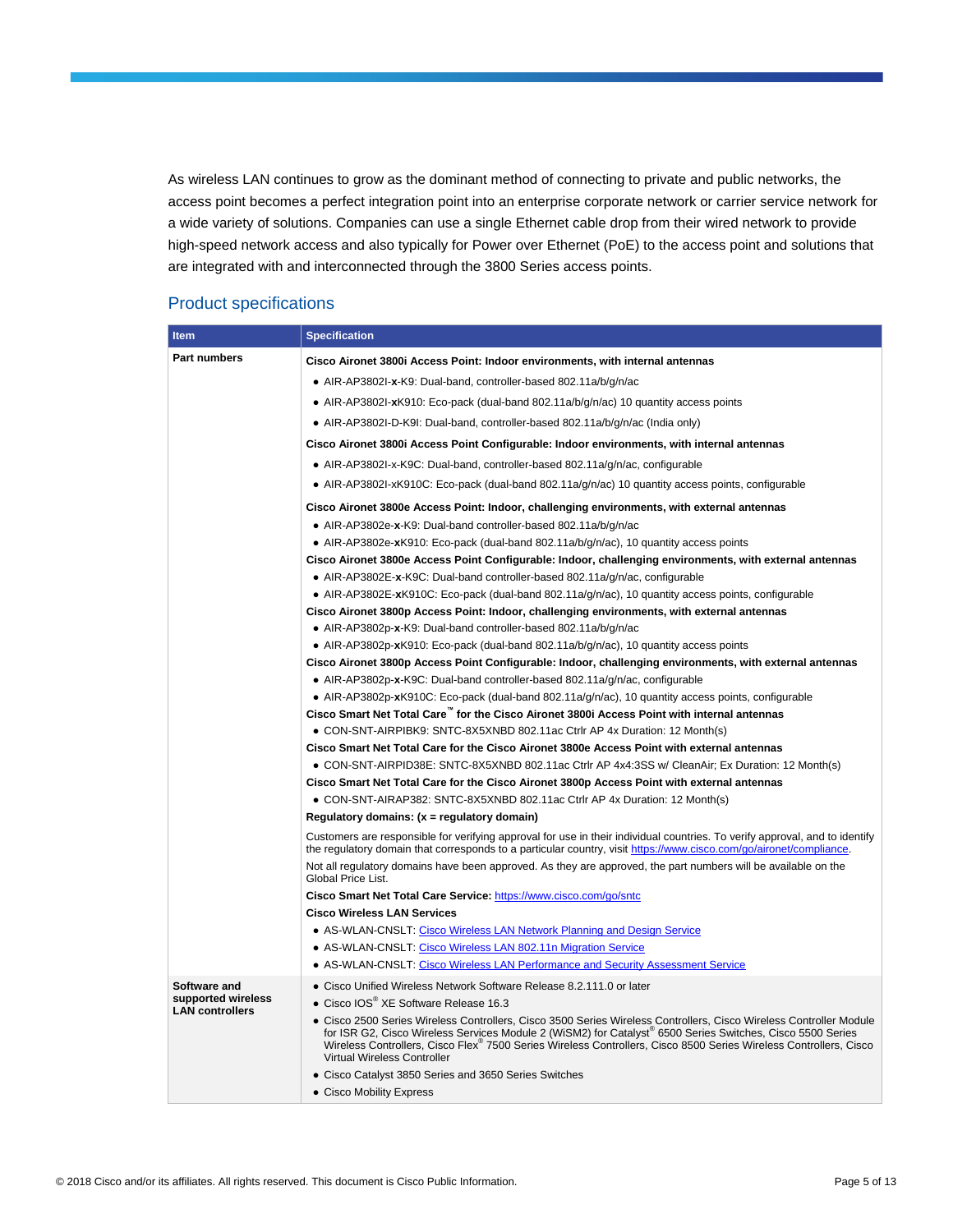| Item                                                 | <b>Specification</b>                                                                                                                                                                                                                                                                                                                                                                         |
|------------------------------------------------------|----------------------------------------------------------------------------------------------------------------------------------------------------------------------------------------------------------------------------------------------------------------------------------------------------------------------------------------------------------------------------------------------|
| 802.11n version 2.0<br>(and related)<br>capabilities | • 4x4 MIMO with three spatial streams<br>• Maximal Ratio Combining (MRC)<br>$\bullet$ 802.11n and 802.11a/g beamforming<br>• 20- and 40-MHz channels<br>• PHY data rates up to 450 Mbps (40 MHz with 5 GHz)<br>• Packet aggregation: A-MPDU (Tx/Rx), A-MSDU (Tx/Rx)<br>• 802.11 Dynamic Frequency Selection (DFS)<br>• Cyclic Shift Diversity (CSD) support                                  |
| 802.11ac Wave 1<br>capabilities                      | • 4x4 MIMO with three spatial streams<br>$\bullet$ MRC<br>• 802.11ac beamforming<br>• 20-, 40-, and 80-MHz channels<br>• PHY data rates up to 1.3 Gbps (80 MHz in 5 GHz)<br>• Packet aggregation: A-MPDU (Tx/Rx), A-MSDU (Tx/Rx)<br>• 802.11 DFS<br>• CSD support                                                                                                                            |
| 802.11ac Wave 2<br>capabilities                      | • 4x4 MU-MIMO with three spatial streams<br>$\bullet$ MRC<br>• 802.11ac beamforming<br>• 20-, 40-, 80, 160-MHz channels<br>• PHY data rates up to 5.2 Gbps<br>• Packet aggregation: A-MPDU (Tx/Rx), A-MSDU (Tx/Rx)<br>• 802.11 DFS<br>• CSD support                                                                                                                                          |
| <b>Wi-Fi Alliance Certified</b>                      | • Wi-Fi Certified a, b, g, n, ac<br>• Wi-Fi Vantage<br>$\bullet$ WMM<br>• Passpoint                                                                                                                                                                                                                                                                                                          |
| Integrated antenna                                   | Flexible radio (either 2.4 GHz or 5 GHz)<br>• 2.4 GHz, gain 4 dBi, internal antenna, omnidirectional in azimuth<br>• 5 GHz, gain 6 dBi, internal directional antenna, elevation plane beamwidth 90°<br>Dedicated 5-GHz radio<br>• 5 GHz, gain 5 dBi, internal antenna, omnidirectional in azimuth                                                                                            |
| <b>External antenna</b><br>(sold separately)         | • 3802e Series access points are certified for use with antenna gains up to 6 dBi (2.4 GHz and 5 GHz)<br>• 3802p Series access points are certified for use with antenna gains up to 13 dBi (2.4 GHz and 5 GHz) with the<br>AIR-ANT2513-P4M-N= antenna<br>• Cisco offers the industry's broadest selection of antennas, delivering optimal coverage for a variety of deployment<br>scenarios |
| <b>Smart Antenna</b><br>Connector                    | • Available on the 3802e Series and 3802p Series access points only<br>• Requires the AIR-CAB002-DART-R= 2 ft smart antenna connector to RP-TNC connectors to connect a second<br>antenna to the access point<br>• Required when running the flexible radio as either a:<br>○ Second 5-GHz serving radio<br>○ Wireless Security Monitoring radio                                             |
| <b>Interfaces</b>                                    | ○ 2 Ethernet ports<br>○ 100/1000/2500/5000 Multigigabit Ethernet (RJ-45) - IEEE 802.3bz<br>∘ CAT 5e cabling<br>○ Higher-quality 10GBASE-T (CAT 6/6a) cabling<br>○ 100/1000BASE-T autosensing (RJ-45 - AUX port)<br><sup>o</sup> Management console port (RJ-45)                                                                                                                              |
| <b>Indicators</b>                                    | • Status LED indicates boot loader status, association status, operating status, boot loader warnings, boot<br>loader errors                                                                                                                                                                                                                                                                 |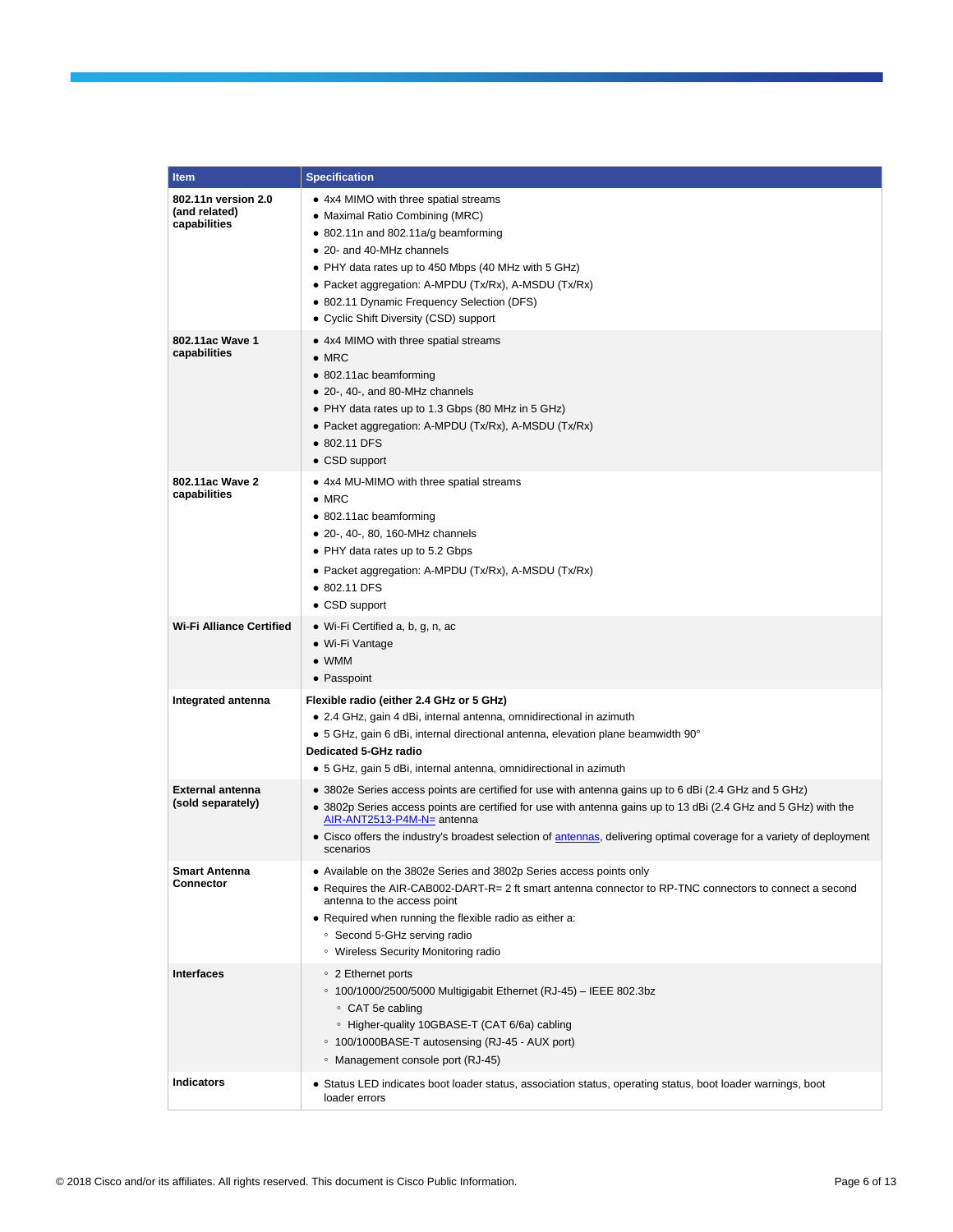| Item                                               | <b>Specification</b>                                                                                                                                                                                                                                                                                                                                                                                                                                                                                                                                                                                                                                                                                                                                                                                                                                                                                                                                                                                                                                                                                                                                                                                   |                                                                                                                                                                                                                                                                                                                                                                                                                                                                                                                                                                                                                   |  |  |  |
|----------------------------------------------------|--------------------------------------------------------------------------------------------------------------------------------------------------------------------------------------------------------------------------------------------------------------------------------------------------------------------------------------------------------------------------------------------------------------------------------------------------------------------------------------------------------------------------------------------------------------------------------------------------------------------------------------------------------------------------------------------------------------------------------------------------------------------------------------------------------------------------------------------------------------------------------------------------------------------------------------------------------------------------------------------------------------------------------------------------------------------------------------------------------------------------------------------------------------------------------------------------------|-------------------------------------------------------------------------------------------------------------------------------------------------------------------------------------------------------------------------------------------------------------------------------------------------------------------------------------------------------------------------------------------------------------------------------------------------------------------------------------------------------------------------------------------------------------------------------------------------------------------|--|--|--|
| Dimensions (W x L x H)                             | • Access point (without mounting brackets): 38021: 8.66 x 8.68 x 2.46 in. (22 x 22 x 6.25 cm), 3802E: 8.66 x 8.68 x<br>2.62 in. (22 x 22 x 6.7 cm), 3802P: 8.66 x 8.68 x 2.62 in. (22 x 22 x 6.7 cm)                                                                                                                                                                                                                                                                                                                                                                                                                                                                                                                                                                                                                                                                                                                                                                                                                                                                                                                                                                                                   |                                                                                                                                                                                                                                                                                                                                                                                                                                                                                                                                                                                                                   |  |  |  |
| Weight                                             | $\bullet$ 4.6 lb (2.09 kg)                                                                                                                                                                                                                                                                                                                                                                                                                                                                                                                                                                                                                                                                                                                                                                                                                                                                                                                                                                                                                                                                                                                                                                             |                                                                                                                                                                                                                                                                                                                                                                                                                                                                                                                                                                                                                   |  |  |  |
| Input power<br>requirements                        | • 802.3at PoE+, Cisco Universal Power over Ethernet (Cisco UPOE®)<br>• 802.3at power injector (AIR-PWRINJ6=)<br>• 50W power supply (AIR-PWR-50=)                                                                                                                                                                                                                                                                                                                                                                                                                                                                                                                                                                                                                                                                                                                                                                                                                                                                                                                                                                                                                                                       |                                                                                                                                                                                                                                                                                                                                                                                                                                                                                                                                                                                                                   |  |  |  |
| Power draw                                         | • 25.8W at the PSE (22.5W at the PD) with all features enabled except for the USB 2.0 port<br>• 30W at the PSE (25.5W at the PD) with the USB 2.0 port enabled                                                                                                                                                                                                                                                                                                                                                                                                                                                                                                                                                                                                                                                                                                                                                                                                                                                                                                                                                                                                                                         |                                                                                                                                                                                                                                                                                                                                                                                                                                                                                                                                                                                                                   |  |  |  |
| Environmental                                      | <b>Cisco Aironet 3800i</b><br>• Nonoperating (storage) temperature: -22 $\degree$ to 158 $\degree$ F (-30 $\degree$ to 70 $\degree$ C)<br>• Nonoperating (storage) altitude test: 25°C, 15,000 ft.<br>• Operating temperature: $32^{\circ}$ to 104°F (0° to 40°C)<br>• Operating humidity: 10% to 90% percent (noncondensing)<br>• Operating altitude test: $40^{\circ}$ C, 9843 ft.<br><b>Cisco Aironet 3800e</b><br>• Nonoperating (storage) temperature: -22 $\degree$ to 158 $\degree$ F (-30 $\degree$ to 70 $\degree$ C)<br>• Nonoperating (storage) altitude test: 25°C, 15,000 ft.<br>• Operating temperature: -4 $\degree$ to 122 $\degree$ F (-20 $\degree$ to 50 $\degree$ C)<br>• Operating humidity: 10% to 90% (noncondensing)<br>• Operating altitude test: 40°C, 9843 ft.<br><b>Cisco Aironet 3800p</b><br>• Nonoperating (storage) temperature: -22 $\degree$ to 158 $\degree$ F (-30 $\degree$ to 70 $\degree$ C)<br>• Nonoperating (storage) altitude test: $25^{\circ}$ C, 15,000 ft.<br>• Operating temperature: -4 $\degree$ to 122 $\degree$ F (-20 $\degree$ to 50 $\degree$ C)<br>• Operating humidity: 10% to 90% (noncondensing)<br>Operating altitude test: 40°C, 9843 ft. |                                                                                                                                                                                                                                                                                                                                                                                                                                                                                                                                                                                                                   |  |  |  |
| System memory                                      | $\bullet$ 1024 MB DRAM<br>$\bullet$ 256 MB flash                                                                                                                                                                                                                                                                                                                                                                                                                                                                                                                                                                                                                                                                                                                                                                                                                                                                                                                                                                                                                                                                                                                                                       |                                                                                                                                                                                                                                                                                                                                                                                                                                                                                                                                                                                                                   |  |  |  |
| Available transmit<br>power settings               | 2.4 GHz<br>5 GHz<br>$\bullet$ 23 dBm (200 mW)<br>● 23 dBm (200 mW)<br>$\bullet$ 20 dBm (100 mW)<br>$\bullet$ 20 dBm (100 mW)<br>$\bullet$ 17 dBm (50 mW)<br>● 17 dBm (50 mW)<br>$\bullet$ 14 dBm (25 mW)<br>● 14 dBm (25 mW)<br>$\bullet$ 11 dBm (12.5 mW)<br>$\bullet$ 11 dBm (12.5 mW)<br>• 8 dBm (6.25 mW)<br>● 8 dBm (6.25 mW)<br>$\bullet$ 5 dBm (3.13 mW)<br>● 5 dBm (3.13 mW)<br>● 2 dBm (1.56 mW)<br>● 2 dBm (1.56 mW)                                                                                                                                                                                                                                                                                                                                                                                                                                                                                                                                                                                                                                                                                                                                                                         |                                                                                                                                                                                                                                                                                                                                                                                                                                                                                                                                                                                                                   |  |  |  |
| Frequency band and<br>20-MHz operating<br>channels | A (A regulatory domain):<br>• 2.412 to 2.462 GHz; 11 channels<br>$\bullet$ 5.180 to 5.320 GHz; 8 channels<br>• 5.500 to 5.700 GHz; 8 channels<br>(excludes 5.600 to 5.640 GHz)<br>• 5.745 to 5.825 GHz; 5 channels<br>B (B regulatory domain):<br>$\bullet$ 2.412 to 2.462 GHz; 11 channels<br>$\bullet$ 5.180 to 5.320 GHz; 8 channels<br>• 5.500 to 5.720 GHz; 12 channels<br>$\bullet$ 5.745 to 5.825 GHz; 5 channels<br>C (C regulatory domain):<br>$\bullet$ 2.412 to 2.472 GHz; 13 channels<br>$\bullet$ 5.745 to 5.825 GHz; 5 channels                                                                                                                                                                                                                                                                                                                                                                                                                                                                                                                                                                                                                                                          | I (I regulatory domain):<br>• 2.412 to 2.472 GHz; 13 channels<br>$\bullet$ 5.180 to 5.320 GHz; 8 channels<br>K (K regulatory domain):<br>• 2.412 to 2.472 GHz; 13 channels<br>• 5.180 to 5.320 GHz; 8 channels<br>• 5.500 to 5.620 GHz; 7 channels<br>$\bullet$ 5.745 to 5.805 GHz; 4 channels<br>N (N regulatory domain):<br>• 2.412 to 2.462 GHz; 11 channels<br>$\bullet$ 5.180 to 5.320 GHz; 8 channels<br>$\bullet$ 5.745 to 5.825 GHz; 5 channels<br>Q (Q regulatory domain):<br>$\bullet$ 2.412 to 2.472 GHz; 13 channels<br>$\bullet$ 5.180 to 5.320 GHz; 8 channels<br>• 5.500 to 5.700 GHz; 11 channels |  |  |  |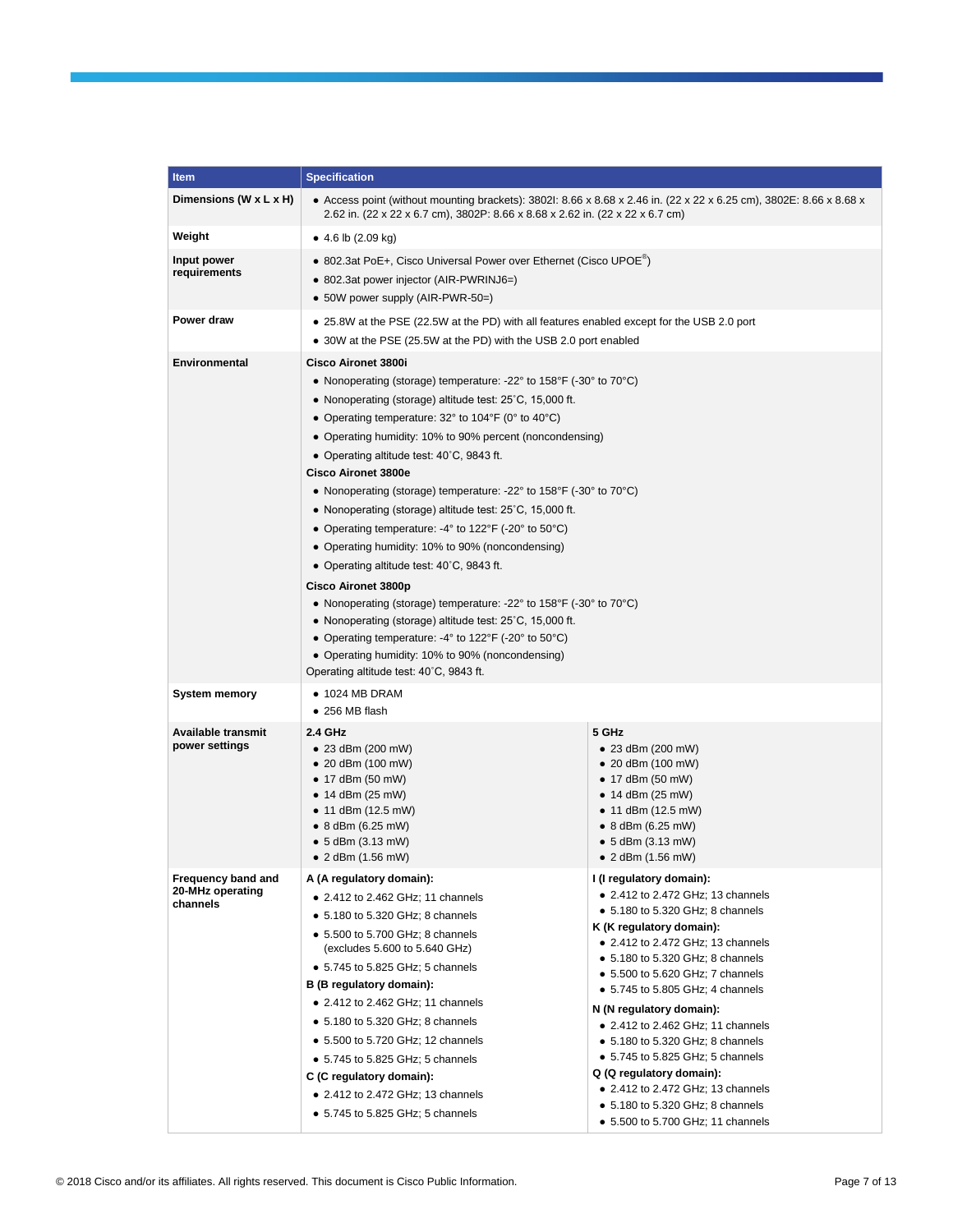| ltem                 | <b>Specification</b>                                                                                                                                                                                                                                   |                                                                   |  |  |  |
|----------------------|--------------------------------------------------------------------------------------------------------------------------------------------------------------------------------------------------------------------------------------------------------|-------------------------------------------------------------------|--|--|--|
|                      | D (D regulatory domain):                                                                                                                                                                                                                               | R (R regulatory domain):                                          |  |  |  |
|                      | • 2.412 to 2.462 GHz; 11 channels                                                                                                                                                                                                                      | • 2.412 to 2.472 GHz; 13 channels                                 |  |  |  |
|                      | • 5.180 to 5.320 GHz; 8 channels                                                                                                                                                                                                                       | • 5.180 to 5.320 GHz; 8 channels                                  |  |  |  |
|                      | $\bullet$ 5.745 to 5.825 GHz; 5 channels                                                                                                                                                                                                               | • 5.660 to 5.700 GHz; 3 channels                                  |  |  |  |
|                      | E (E regulatory domain):                                                                                                                                                                                                                               | $\bullet$ 5.745 to 5.805 GHZ: 4 channels                          |  |  |  |
|                      | • 2.412 to 2.472 GHz: 13 channels                                                                                                                                                                                                                      | S (S regulatory domain):                                          |  |  |  |
|                      | • 5.180 to 5.320 GHz; 8 channels                                                                                                                                                                                                                       | • 2.412 to 2.472 GHz; 13 channels                                 |  |  |  |
|                      | $\bullet$ 5.500 to 5.700 GHz; 8 channels                                                                                                                                                                                                               | • 5.180 to 5.320 GHz; 8 channels                                  |  |  |  |
|                      | (excludes 5.600 to 5.640 GHz)                                                                                                                                                                                                                          | • 5.500 to 5.700 GHz;, 11 channels                                |  |  |  |
|                      | F (F regulatory domain):<br>• 2.412 to 2.472 GHz; 13 channels                                                                                                                                                                                          | • 5.745 to 5.825 GHz; 5 channels                                  |  |  |  |
|                      | $\bullet$ 5.745 to 5.805 GHz; 4 channels                                                                                                                                                                                                               | T (T regulatory domain):                                          |  |  |  |
|                      | G (G regulatory domain):                                                                                                                                                                                                                               | • 2.412 to 2.462 GHz; 11 channels                                 |  |  |  |
|                      | • 2.412 to 2.472 GHz; 13 channels                                                                                                                                                                                                                      | • 5.280 to 5.320 GHz; 3 channels                                  |  |  |  |
|                      | • 5.745 to 5.825 GHz; 5 channels                                                                                                                                                                                                                       | • 5.500 to 5.700 GHz; 8 channels                                  |  |  |  |
|                      | H (H regulatory domain):                                                                                                                                                                                                                               | (excludes 5.600 to 5.640 GHz)                                     |  |  |  |
|                      | • 2.412 to 2.472 GHz; 13 channels                                                                                                                                                                                                                      | $\bullet$ 5.745 to 5.825 GHz; 5 channels                          |  |  |  |
|                      | $\bullet$ 5.150 to 5.320 GHz: 8 channels                                                                                                                                                                                                               | Z (Z regulatory domain):                                          |  |  |  |
|                      | • 5.745 to 5.825 GHz; 5 channels                                                                                                                                                                                                                       | • 2.412 to 2.462 GHz: 11 channels                                 |  |  |  |
|                      |                                                                                                                                                                                                                                                        | • 5.180 to 5.320 GHz; 8 channels                                  |  |  |  |
|                      |                                                                                                                                                                                                                                                        | • 5.500 to 5.700 GHz; 8 channels<br>(excludes 5.600 to 5.640 GHz) |  |  |  |
|                      |                                                                                                                                                                                                                                                        | • 5.745 to 5.825 GHz; 5 channels                                  |  |  |  |
|                      |                                                                                                                                                                                                                                                        |                                                                   |  |  |  |
|                      | Note: Customers are responsible for verifying approval for use in their individual countries. To verify approval and to identify the regulatory<br>domain that corresponds to a particular country, visit https://www.cisco.com/go/aironet/compliance. |                                                                   |  |  |  |
| Maximum number of    | 2.4 GHz                                                                                                                                                                                                                                                | 5 GHz                                                             |  |  |  |
| nonoverlapping       | $\bullet$ 802.11b/g:                                                                                                                                                                                                                                   | • 802.11a.                                                        |  |  |  |
| channels             | $\degree$ 20 MHz: 3                                                                                                                                                                                                                                    | ○ 20 MHz: 25 FCC, 16 EU                                           |  |  |  |
|                      | • 802.11n:                                                                                                                                                                                                                                             | • 802.11n:                                                        |  |  |  |
|                      | $\degree$ 20 MHz: 3                                                                                                                                                                                                                                    | ○ 20 MHz: 25 FCC, 16 EU                                           |  |  |  |
|                      |                                                                                                                                                                                                                                                        | ○ 40 MHz: 12 FCC, 7 EU                                            |  |  |  |
|                      |                                                                                                                                                                                                                                                        | • 802.11ac.                                                       |  |  |  |
|                      |                                                                                                                                                                                                                                                        | ○ 20 MHz: 25 FCC, 16 EU                                           |  |  |  |
|                      |                                                                                                                                                                                                                                                        | ○ 40 MHz: 12 FCC, 7 EU                                            |  |  |  |
|                      |                                                                                                                                                                                                                                                        | $\degree$ 80 MHz: 6 FCC, 3 EU                                     |  |  |  |
|                      |                                                                                                                                                                                                                                                        |                                                                   |  |  |  |
|                      |                                                                                                                                                                                                                                                        | $\degree$ 160 MHz 2 FCC, 1 EU                                     |  |  |  |
|                      | Note: This varies by regulatory domain. Refer to the product documentation for specific details for each regulatory domain.                                                                                                                            |                                                                   |  |  |  |
| Compliance standards | $\degree$ UL 60950-1                                                                                                                                                                                                                                   |                                                                   |  |  |  |
|                      | © CAN/CSA-C22.2 No. 60950-1                                                                                                                                                                                                                            |                                                                   |  |  |  |
|                      | $\circ$ UL 2043                                                                                                                                                                                                                                        |                                                                   |  |  |  |
|                      | © IEC 60950-1                                                                                                                                                                                                                                          |                                                                   |  |  |  |
|                      | $\degree$ EN 60950-1                                                                                                                                                                                                                                   |                                                                   |  |  |  |
|                      | $\degree$ EN 50155 for 3800e (Operating temperature -20 $\degree$ to 50 $\degree$ C)                                                                                                                                                                   |                                                                   |  |  |  |
|                      | • Radio approvals:                                                                                                                                                                                                                                     |                                                                   |  |  |  |
|                      | • FCC Part 15.107, 15.109, 15.247, 15.407, 14-30                                                                                                                                                                                                       |                                                                   |  |  |  |
|                      | ∘ RSS-247 (Canada)                                                                                                                                                                                                                                     |                                                                   |  |  |  |
|                      | ○ EN 300.328, EN 301.893 (Europe)                                                                                                                                                                                                                      |                                                                   |  |  |  |
|                      | ∘ ARIB-STD 66 (Japan)                                                                                                                                                                                                                                  |                                                                   |  |  |  |
|                      | ◦ ARIB-STD T71 (Japan)                                                                                                                                                                                                                                 |                                                                   |  |  |  |
|                      | • EMI and susceptibility (Class B)                                                                                                                                                                                                                     |                                                                   |  |  |  |
|                      | ○ ICES-003 (Canada)                                                                                                                                                                                                                                    |                                                                   |  |  |  |
|                      | ∘ VCCI (Japan)                                                                                                                                                                                                                                         |                                                                   |  |  |  |
|                      | © EN 301.489-1 and -17 (Europe)                                                                                                                                                                                                                        |                                                                   |  |  |  |
|                      | ○ EN 60601-1-2 EMC requirements for the Medical Directive 93/42/EEC                                                                                                                                                                                    |                                                                   |  |  |  |
|                      | • IEEE standards:                                                                                                                                                                                                                                      |                                                                   |  |  |  |
|                      |                                                                                                                                                                                                                                                        |                                                                   |  |  |  |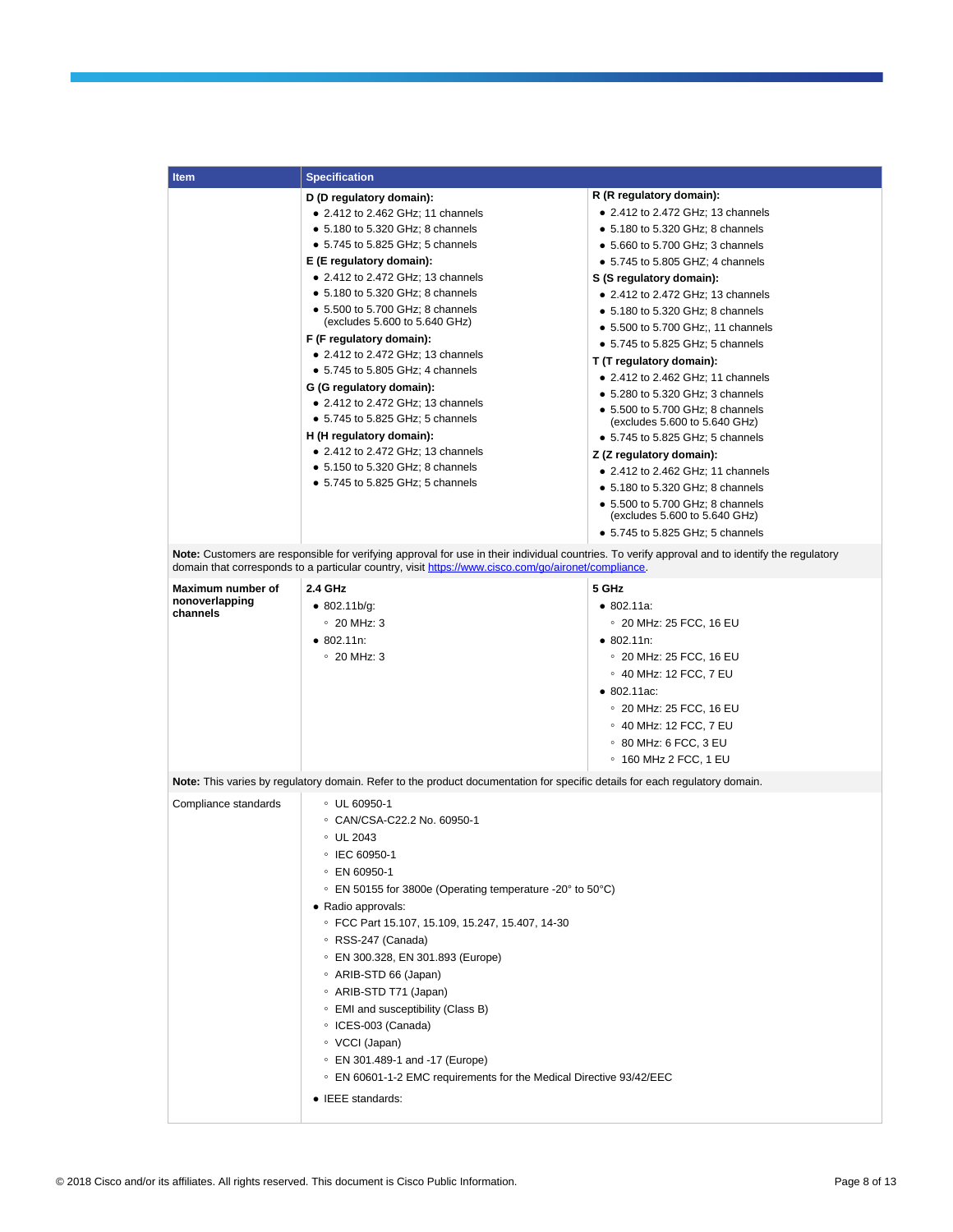| <b>Item</b>                                                                   |                      | <b>Specification</b>                                                                       |                                                  |                                                           |                                                                                                         |                                |                                |  |
|-------------------------------------------------------------------------------|----------------------|--------------------------------------------------------------------------------------------|--------------------------------------------------|-----------------------------------------------------------|---------------------------------------------------------------------------------------------------------|--------------------------------|--------------------------------|--|
|                                                                               |                      | ○ IEEE 802.11a/b/g, 802.11n, 802.11h, 802.11d, 802.11r, 802.11k, 802.11v, 802,11u, 802.11w |                                                  |                                                           |                                                                                                         |                                |                                |  |
|                                                                               |                      | ○ IEEE 802.11ac                                                                            |                                                  |                                                           |                                                                                                         |                                |                                |  |
|                                                                               |                      | • Security:                                                                                |                                                  |                                                           |                                                                                                         |                                |                                |  |
|                                                                               |                      | ○ 802.11i, Wi-Fi Protected Access 2 (WPA2), WPA<br>0.802.1X                                |                                                  |                                                           |                                                                                                         |                                |                                |  |
|                                                                               |                      |                                                                                            |                                                  |                                                           | ○ Advanced Encryption Standards (AES), Temporal Key Integrity Protocol (TKIP)                           |                                |                                |  |
|                                                                               |                      | • Extensible Authentication Protocol (EAP) types:                                          |                                                  |                                                           |                                                                                                         |                                |                                |  |
|                                                                               |                      |                                                                                            | ○ EAP-Transport Layer Security (TLS)             |                                                           |                                                                                                         |                                |                                |  |
|                                                                               |                      |                                                                                            |                                                  |                                                           | ○ EAP-Tunneled TLS (TTLS) or Microsoft Challenge Handshake Authentication Protocol Version 2 (MSCHAPv2) |                                |                                |  |
|                                                                               |                      |                                                                                            | ○ Protected EAP (PEAP) v0 or EAP-MSCHAPv2        | ○ EAP-Flexible Authentication via Secure Tunneling (FAST) |                                                                                                         |                                |                                |  |
|                                                                               |                      |                                                                                            | ○ PEAP v1 or EAP-Generic Token Card (GTC)        |                                                           |                                                                                                         |                                |                                |  |
|                                                                               |                      |                                                                                            | ○ EAP-Subscriber Identity Module (SIM)           |                                                           |                                                                                                         |                                |                                |  |
|                                                                               |                      | • Multimedia:                                                                              |                                                  |                                                           |                                                                                                         |                                |                                |  |
|                                                                               |                      |                                                                                            | ∘ Wi-Fi Multimedia (WMM)                         |                                                           |                                                                                                         |                                |                                |  |
|                                                                               |                      | • Other:<br>○ FCC Bulletin OET-65C                                                         |                                                  |                                                           |                                                                                                         |                                |                                |  |
|                                                                               |                      | ∘ RSS-102                                                                                  |                                                  |                                                           |                                                                                                         |                                |                                |  |
| Warranty                                                                      |                      | Limited lifetime hardware warranty                                                         |                                                  |                                                           |                                                                                                         |                                |                                |  |
|                                                                               | Data rates supported | 802.11b: 1, 2, 5.5, and 11 Mbps                                                            |                                                  |                                                           |                                                                                                         |                                |                                |  |
|                                                                               |                      |                                                                                            | 802.11a/g: 6, 9, 12, 18, 24, 36, 48, and 54 Mbps |                                                           |                                                                                                         |                                |                                |  |
|                                                                               |                      | 802.11n HT20: 6.5 to 216.7 Mbps (MCS0 to MCS23)                                            |                                                  |                                                           |                                                                                                         |                                |                                |  |
|                                                                               |                      | 802.11n HT40: 13.5 to 450 Mbps (MCS0 to MCS23)                                             |                                                  |                                                           |                                                                                                         |                                |                                |  |
|                                                                               |                      | 802.11ac VHT20: 6.5 to 288.9 Mbps (MCS0 to 8 – SS 1, MCS0 to 9 – SS 2 and 3)               |                                                  |                                                           |                                                                                                         |                                |                                |  |
|                                                                               |                      | 802.11ac VHT40: 13.5 to 600 Mbps (MCS0 to 9 – SS 1 to 3)                                   |                                                  |                                                           |                                                                                                         |                                |                                |  |
|                                                                               |                      | 802.11ac VHT80: 29.3 to 1300 Mbps (MCS0 to 9 – SS 1 to 3)                                  |                                                  |                                                           |                                                                                                         |                                |                                |  |
| 802.11ac VHT160: 58.5 to 2304 Mbps (MCS0 to 9 – SS 1 and 2, MCS0 to 8 – SS 3) |                      |                                                                                            |                                                  |                                                           |                                                                                                         |                                |                                |  |
|                                                                               |                      | Transmit power and receive sensitivity                                                     |                                                  |                                                           |                                                                                                         |                                |                                |  |
|                                                                               |                      | 5-GHz radio                                                                                |                                                  | 2.4-GHz flexible radio                                    |                                                                                                         | 5-GHz flexible radio           |                                |  |
|                                                                               | Spatial<br>streams   | <b>Total Tx power</b><br>(dBm)                                                             | <b>Rx sensitivity</b><br>(dBm)                   | <b>Total Tx power</b><br>(dBm)                            | <b>Rx sensitivity</b><br>(dBm)                                                                          | <b>Total Tx power</b><br>(dBm) | <b>Rx sensitivity</b><br>(dBm) |  |
| 802.11/11b                                                                    |                      |                                                                                            |                                                  |                                                           |                                                                                                         |                                |                                |  |
| 1 Mbps                                                                        | 1                    | <b>NA</b>                                                                                  | <b>NA</b>                                        | 23                                                        | $-101$                                                                                                  | NA                             | <b>NA</b>                      |  |
| 11 Mbps                                                                       | 1                    | <b>NA</b>                                                                                  | <b>NA</b>                                        | 23                                                        | -88                                                                                                     | <b>NA</b>                      | <b>NA</b>                      |  |
| 802.11a/g                                                                     |                      |                                                                                            |                                                  |                                                           |                                                                                                         |                                |                                |  |
| 6 Mbps                                                                        | $\mathbf{1}$         | 23                                                                                         | -93                                              | 23                                                        | -91                                                                                                     | 23                             | $-92$                          |  |
| 24 Mbps                                                                       | $\mathbf{1}$         | 23                                                                                         | $-89$                                            | 23                                                        | -87                                                                                                     | 23                             | $-89$                          |  |
| 54 Mbps                                                                       | $\mathbf{1}$         | 23                                                                                         | -81                                              | 23                                                        | -77                                                                                                     | 22                             | -80                            |  |
| 802.11n HT20                                                                  |                      |                                                                                            |                                                  |                                                           |                                                                                                         |                                |                                |  |
| <b>MCS0</b>                                                                   | 1                    | 23                                                                                         | -93                                              | 23                                                        | -91                                                                                                     | 23                             | $-93$                          |  |
| MCS4                                                                          | $\mathbf{1}$         | 23                                                                                         | $-88$                                            | 23                                                        | -86                                                                                                     | 23                             | $-87$                          |  |
| MCS7                                                                          | $\mathbf{1}$         | 23                                                                                         | $-79$                                            | 23                                                        | -77                                                                                                     | 22                             | $-78$                          |  |
| MCS8                                                                          | $\overline{2}$       | 23                                                                                         | $-93$                                            | 23                                                        | -91                                                                                                     | 21                             | $-93$                          |  |
| <b>MCS12</b>                                                                  | $\overline{2}$       | 23                                                                                         | -86                                              | 23                                                        | -85                                                                                                     | 23                             | -86                            |  |
| <b>MCS15</b>                                                                  | $\overline{c}$       | 23                                                                                         | $-79$                                            | 23                                                        | -77                                                                                                     | 21                             | -78                            |  |
| MCS16                                                                         | 3                    | 23                                                                                         | -93                                              | 23                                                        | $-91$                                                                                                   | 23                             | $-92$                          |  |
| <b>MCS20</b>                                                                  | 3                    | 23                                                                                         | -85                                              | 23                                                        | $-84$                                                                                                   | 22                             | $-84$                          |  |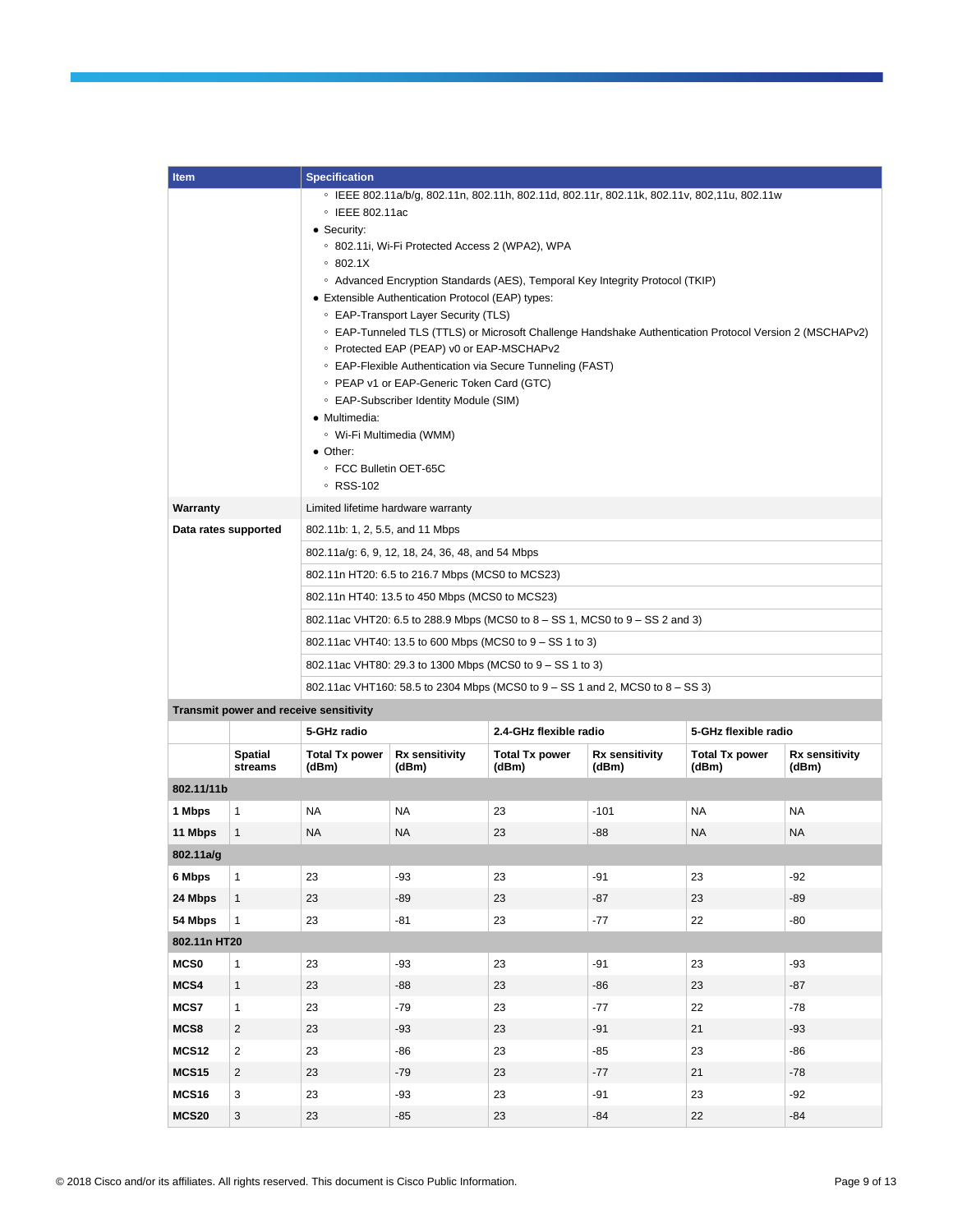| Item             |                           | <b>Specification</b> |           |    |       |           |           |
|------------------|---------------------------|----------------------|-----------|----|-------|-----------|-----------|
| MCS23            | 3                         | 23                   | $-78$     | 23 | $-76$ | 18        | $-77$     |
| 802.11n HT40     |                           |                      |           |    |       |           |           |
| <b>MCS0</b>      | $\mathbf{1}$              | 23                   | $-90$     |    |       | 23        | $-89$     |
| MCS4             | $\mathbf{1}$              | 23                   | $-85$     |    |       | 23        | $-84$     |
| MCS7             | $\mathbf{1}$              | 23                   | $-76$     |    |       | 23        | $-75$     |
| MCS8             | $\overline{c}$            | 23                   | $-90$     |    |       | 23        | $-89$     |
| <b>MCS12</b>     | $\sqrt{2}$                | 23                   | $-83$     |    |       | 23        | $-83$     |
| <b>MCS15</b>     | $\overline{c}$            | 23                   | $-76$     |    |       | 21        | $-76$     |
| <b>MCS16</b>     | 3                         | 23                   | $-90$     |    |       | 23        | $-89$     |
| <b>MCS20</b>     | 3                         | 23                   | $-82$     |    |       | 23        | $-81$     |
| <b>MCS23</b>     | 3                         | 23                   | $-75$     |    |       | $20\,$    | $-74$     |
| 802.11ac VHT20   |                           |                      |           |    |       |           |           |
| <b>MCS0</b>      | $\mathbf{1}$              | 23                   | $-93$     |    |       | 23        | $-92$     |
| MCS4             | $\mathbf{1}$              | 23                   | -88       |    |       | 23        | $-87$     |
| MCS7             | $\mathbf{1}$              | 23                   | $-82$     |    |       | 22        | $-80$     |
| MCS8             | $\mathbf{1}$              | 23                   | $-77$     |    |       | 21        | $-75$     |
| <b>MCS0</b>      | $\overline{2}$            | 23                   | $-93$     |    |       | 23        | $-91$     |
| MCS4             | $\overline{2}$            | 23                   | $-86$     |    |       | 23        | $-84$     |
| MCS7             | $\overline{2}$            | 23                   | $-79$     |    |       | 21        | $-77$     |
| MCS8             | $\overline{2}$            | 23                   | $-75$     |    |       | 20        | $-73$     |
| MCS9             | $\overline{2}$            | <b>NA</b>            | <b>NA</b> |    |       | <b>NA</b> | <b>NA</b> |
| MCS <sub>0</sub> | 3                         | 23                   | $-93$     |    |       | 23        | $-91$     |
| MCS4             | 3                         | 23                   | $-85$     |    |       | 22        | -83       |
| MCS7             | 3                         | 23                   | $-78$     |    |       | 20        | $-76$     |
| MCS8             | 3                         | 23                   | $-74$     |    |       | 19        | $-72$     |
| MCS9             | 3                         | 23                   | $-72$     |    |       | 18        | $-70$     |
| 802.11ac VHT40   |                           |                      |           |    |       |           |           |
| <b>MCS0</b>      | $\mathbf{1}$              | 23                   | $-90$     |    |       | 23        | $-89$     |
| MCS4             | $\mathbf{1}$              | 23                   | $-85$     |    |       | 23        | $-84$     |
| MCS7             | $\mathbf{1}$              | 23                   | $-78$     |    |       | 22        | $-77$     |
| MCS8             | $\mathbf{1}$              | 23                   | $-75$     |    |       | 21        | $-73$     |
| MCS9             | $\mathbf{1}$              | 23                   | $-73$     |    |       | 20        | $-72$     |
| <b>MCS0</b>      | $\overline{2}$            | 23                   | $-90$     |    |       | 23        | $-89$     |
| MCS4             | $\overline{2}$            | 23                   | $-83$     |    |       | 23        | $-82$     |
| MCS7             | $\overline{2}$            | 23                   | $-76$     |    |       | 21        | $-75$     |
| MCS8             | $\overline{2}$            | 23                   | $-73$     |    |       | 20        | $-72$     |
| MCS9             | $\sqrt{2}$                | 23                   | $-71$     |    |       | 19        | $-69$     |
| MCS0             | 3                         | 23                   | $-90$     |    |       | 23        | $-89$     |
| MCS4             | 3                         | 23                   | $-82$     |    |       | 23        | $-80$     |
| MCS7             | $\ensuremath{\mathsf{3}}$ | 23                   | $-74$     |    |       | $20\,$    | $-73$     |
| MCS8             | $\mathsf 3$               | 23                   | $-70$     |    |       | 19        | $-68$     |
| MCS9             | $\mathsf 3$               | 23                   | $-69$     |    |       | 18        | $-67$     |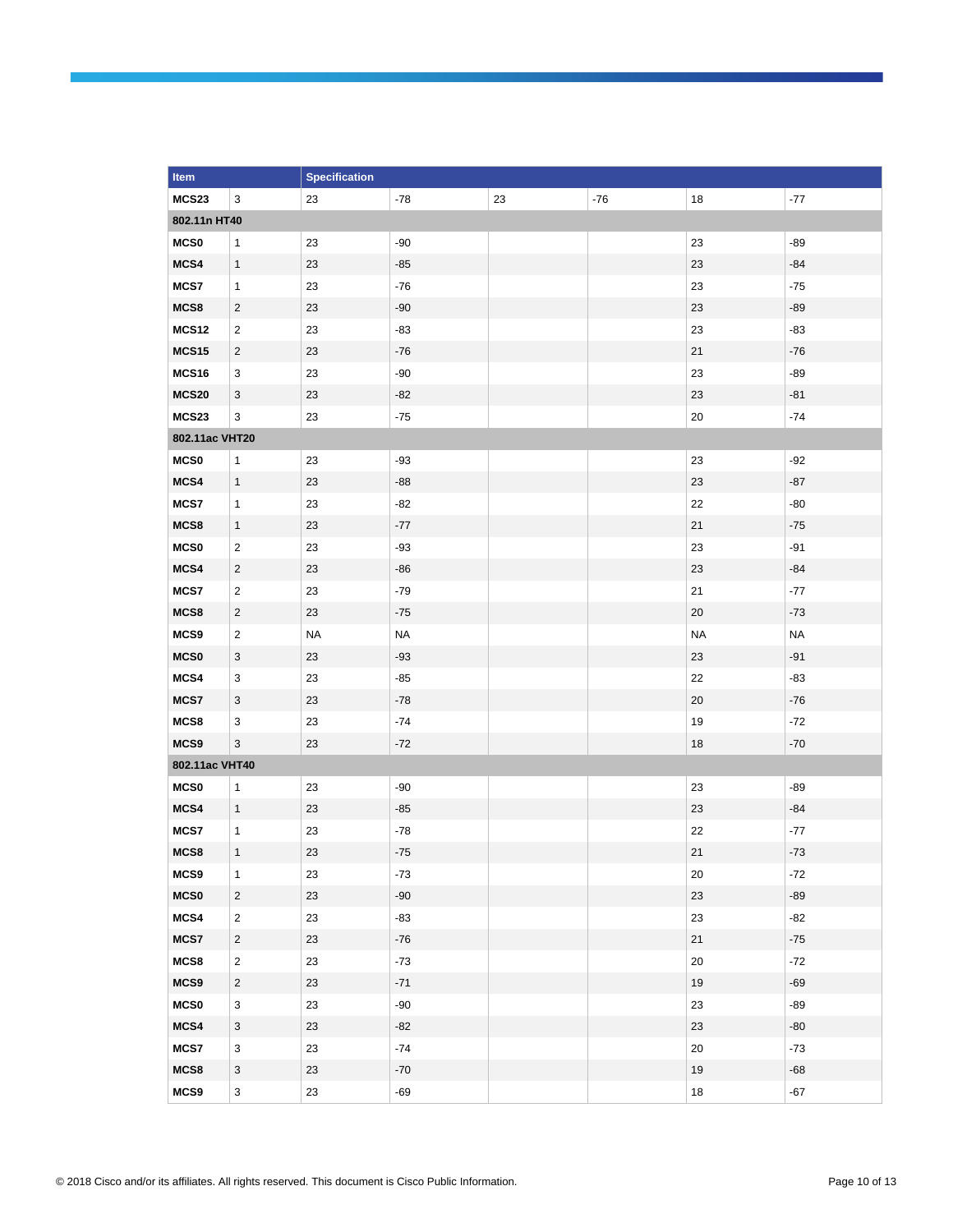| Item             |                           | <b>Specification</b> |       |  |  |        |       |
|------------------|---------------------------|----------------------|-------|--|--|--------|-------|
| 802.11ac VHT80   |                           |                      |       |  |  |        |       |
| MCS <sub>0</sub> | $\mathbf{1}$              | 23                   | $-87$ |  |  | 23     | $-86$ |
| MCS4             | $\mathbf{1}$              | 23                   | $-83$ |  |  | 23     | $-81$ |
| MCS7             | $\mathbf{1}$              | 23                   | $-76$ |  |  | 22     | $-74$ |
| MCS8             | $\mathbf{1}$              | 23                   | $-72$ |  |  | 21     | $-70$ |
| MCS9             | $\mathbf{1}$              | 23                   | $-69$ |  |  | 20     | $-68$ |
| <b>MCSO</b>      | $\sqrt{2}$                | 23                   | $-87$ |  |  | 23     | $-86$ |
| MCS4             | $\overline{2}$            | 23                   | $-80$ |  |  | 23     | $-79$ |
| MCS7             | $\overline{c}$            | 23                   | $-73$ |  |  | 21     | $-72$ |
| MCS8             | $\overline{2}$            | 23                   | $-69$ |  |  | 20     | $-68$ |
| MCS9             | $\overline{2}$            | 23                   | $-67$ |  |  | 19     | $-66$ |
| <b>MCSO</b>      | 3                         | 23                   | $-87$ |  |  | 23     | $-86$ |
| MCS4             | 3                         | 23                   | $-77$ |  |  | 23     | $-77$ |
| MCS7             | 3                         | 23                   | $-72$ |  |  | 20     | $-70$ |
| MCS8             | 3                         | 23                   | $-67$ |  |  | 19     | $-66$ |
| MCS9             | 3                         | 22                   | $-65$ |  |  | 18     | $-64$ |
| 802.11ac VHT160  |                           |                      |       |  |  |        |       |
| <b>MCS0</b>      | $\mathbf{1}$              | 23                   | $-83$ |  |  | 23     | $-83$ |
| MCS4             | $\mathbf{1}$              | 23                   | $-78$ |  |  | 23     | $-78$ |
| MCS7             | $\mathbf{1}$              | 23                   | $-71$ |  |  | 22     | $-71$ |
| MCS8             | $\mathbf{1}$              | 23                   | $-67$ |  |  | 21     | $-68$ |
| MCS9             | $\mathbf{1}$              | 23                   | $-66$ |  |  | 20     | $-66$ |
| <b>MCS0</b>      | $\sqrt{2}$                | 23                   | $-83$ |  |  | 23     | $-83$ |
| MCS4             | $\overline{2}$            | 23                   | $-76$ |  |  | 23     | $-76$ |
| MCS7             | $\overline{2}$            | 23                   | $-69$ |  |  | 21     | $-69$ |
| MCS8             | $\mathbf 2$               | 23                   | $-65$ |  |  | $20\,$ | $-66$ |
| MCS9             | $\overline{2}$            | 23                   | $-63$ |  |  | 19     | $-63$ |
| <b>MCS0</b>      | 3                         | 23                   | $-82$ |  |  | 23     | $-83$ |
| MCS4             | $\ensuremath{\mathsf{3}}$ | 23                   | $-74$ |  |  | 22     | $-74$ |
| MCS7             | 3                         | 23                   | $-67$ |  |  | 20     | $-68$ |
| MCS8             | 3                         | 23                   | $-62$ |  |  | 19     | $-62$ |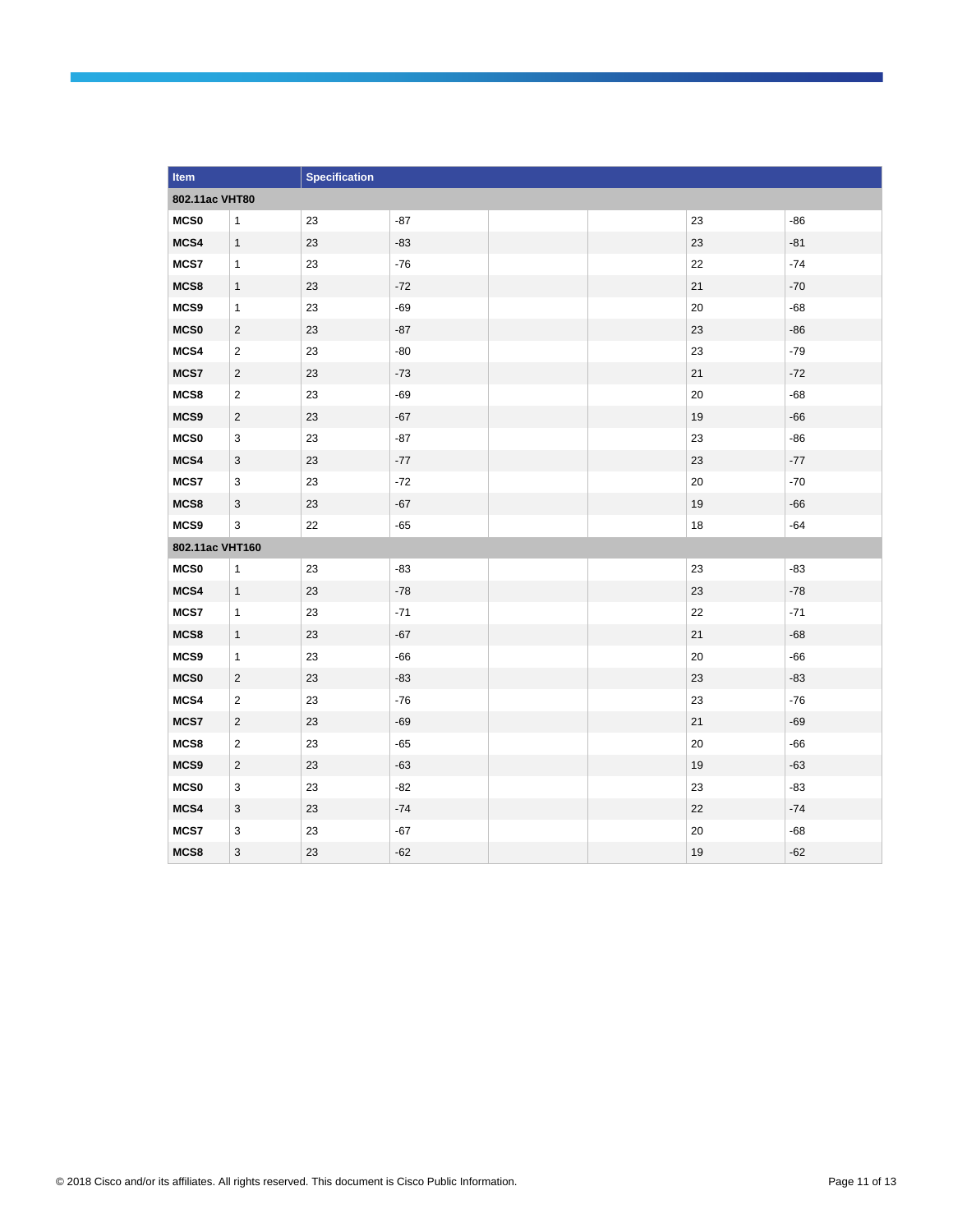